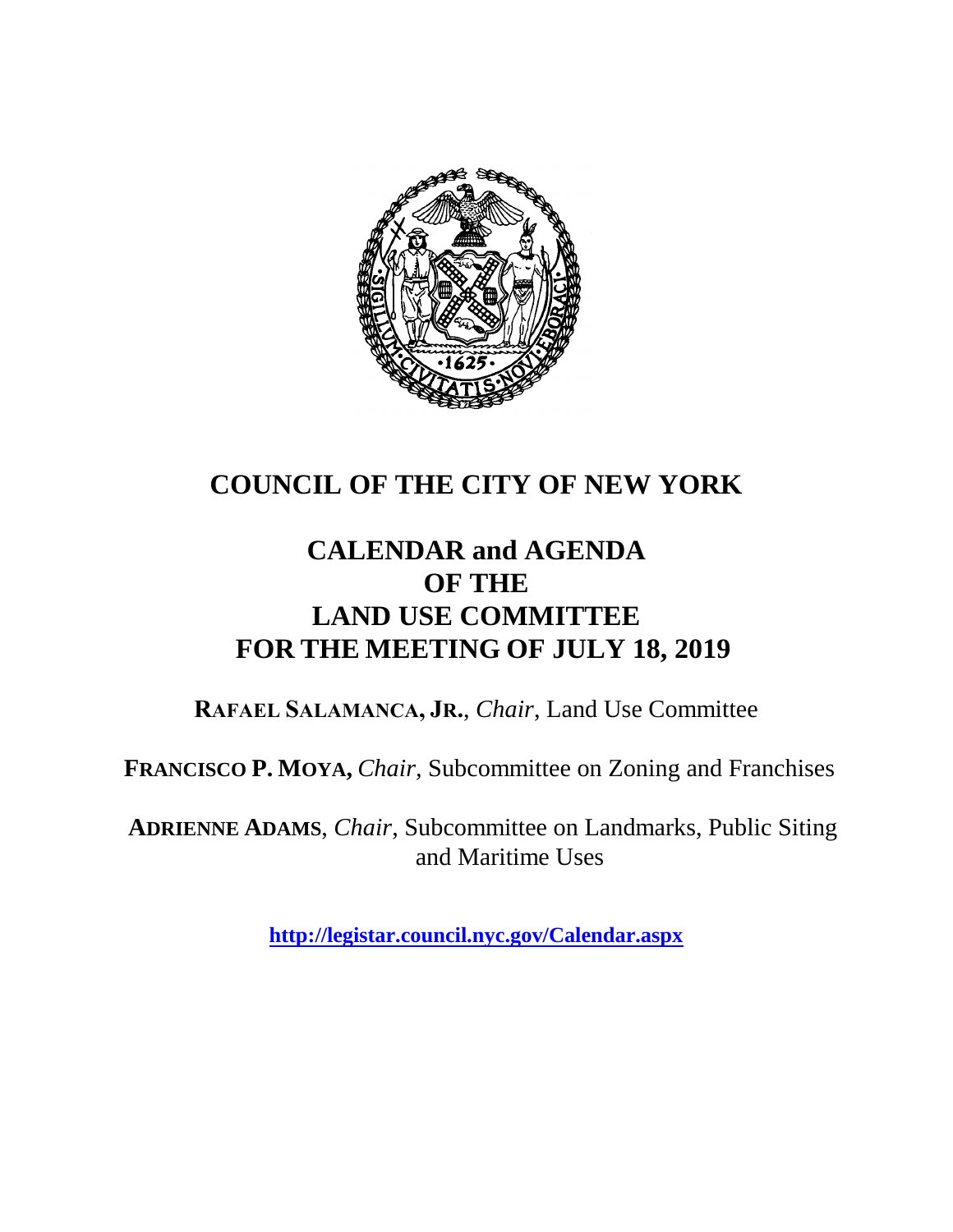#### **Table of Contents**

#### **Item No. Page**

*Subcommittee on Zoning and Franchises Meeting Scheduled for 07/18/19 Commencing at 10:30 A.M., Committee Room, City Hall*

| 1. Kissena Center Rezoning (L.U. Nos. 464, 465) | $2 - 4$ |
|-------------------------------------------------|---------|
|                                                 | $4-6$   |

#### *The Land Use Committee Meeting Scheduled for 07/18/19 Commencing at 11:00 A.M.*

#### **Table of Contents**

**Item No. Page** 

# 1. Kissena Center Rezoning (L.U. Nos. 464, 465)…………………. 6-7 2. 515 West 18th Street Garage (L.U. No. 466)…………………….. 7-8 3. 784 Courtlandt Avenue (L.U. Nos. 467, 468)…………………… 8 4. 38-01 23rd Avenue Rezoning (L.U. No. 469)…………………… 9 5. 76th Drive and Austin Street Rezoning (L.U. No. 470)…………. 9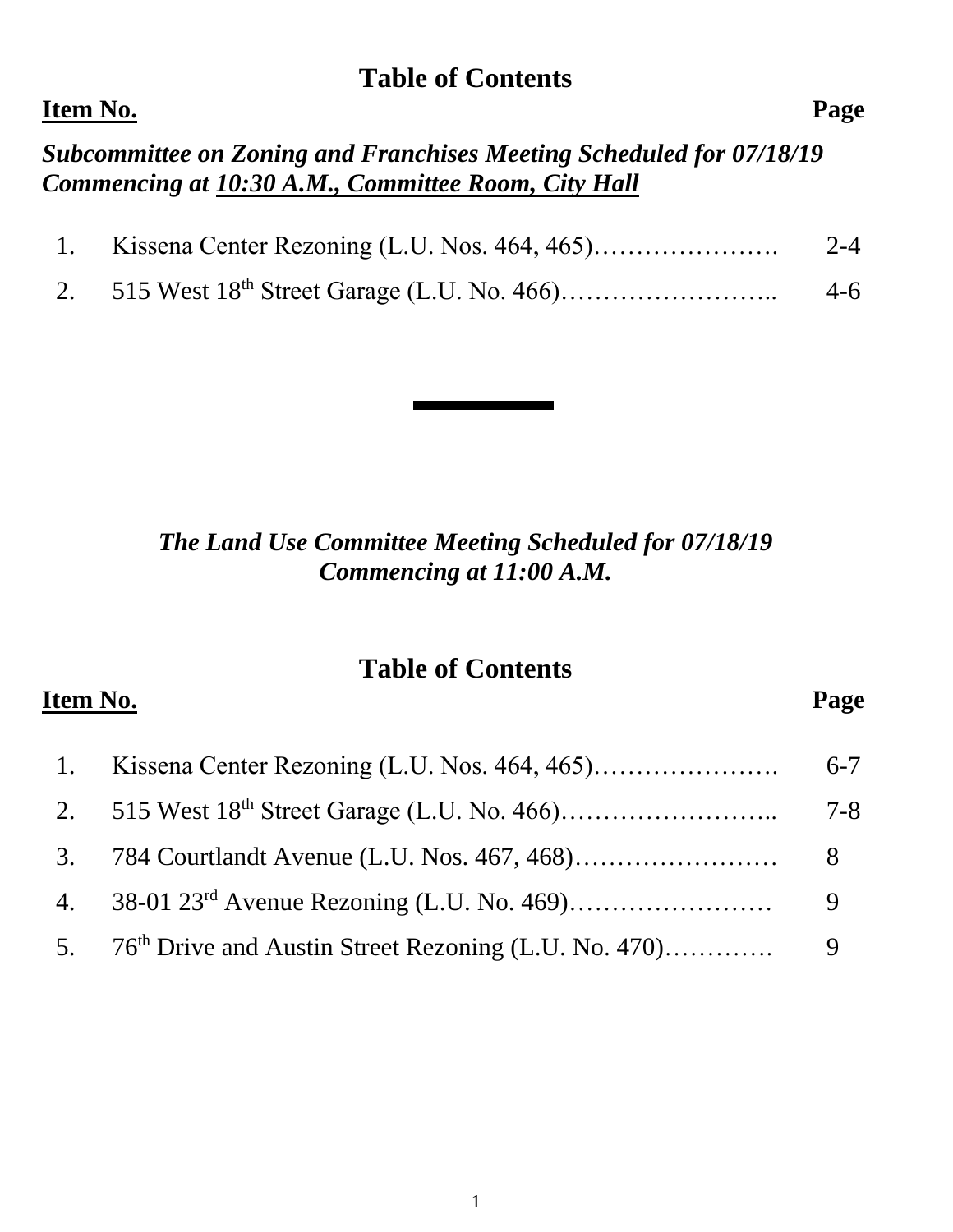## **SUBCOMMITTEE ON ZONING AND FRANCHISES**

The Subcommittee on Zoning and Franchises will hold a meeting on the following matters in the **Committee Room, City Hall,** New York City, New York 10007, commencing at **10:30 A.M., Thursday, July 18, 2019:**

### **L.U. NOS. 464 AND 465 ARE RELATED L.U. NO. 464**

*The public hearing on this item was held on June 20, 2019 and closed. It was laid over by the Subcommittee on Zoning and Franchises*

#### **KISSENA CENTER REZONING**

### **QUEENS CB - 7 C 190202 ZMQ**

Application submitted by Kimco Kissena Center, LLC, pursuant to Sections 197-c and 201 of the New York City Charter for an amendment of the Zoning Map, Section No. 10d:

- 1. eliminating from within an existing R3-2 District a C2-2 District bounded by Holly Avenue, line 100 feet northeasterly of Kissena Boulevard, Laburnum Avenue, and Kissena Boulevard;
- 2. changing from an R3-2 District to an R7A District property bounded by the northeasterly centerline prolongation of Geranium Avenue, a line 100 feet southwesterly of Union Street, Holly Avenue, a line 100 feet northeasterly of Kissena Boulevard, a line 100 feet southeasterly of Holly Avenue, a line 100 feet southwesterly of Union Street, Laburnum Avenue, and Kissena Boulevard; and
- 3. establishing within the proposed R7A District a C2-3 District bounded by Holly Avenue, a line 100 feet northeasterly of Kissena Boulevard, a line 100 feet southeasterly of Holly Avenue, a line 100 feet southwesterly of Union Street, Laburnum Avenue, and Kissena Boulevard,

as shown on a diagram (for illustrative purposes only) dated January 7, 2019, and subject to the conditions of CEQR Declaration E-514.

#### **L.U. NO. 465**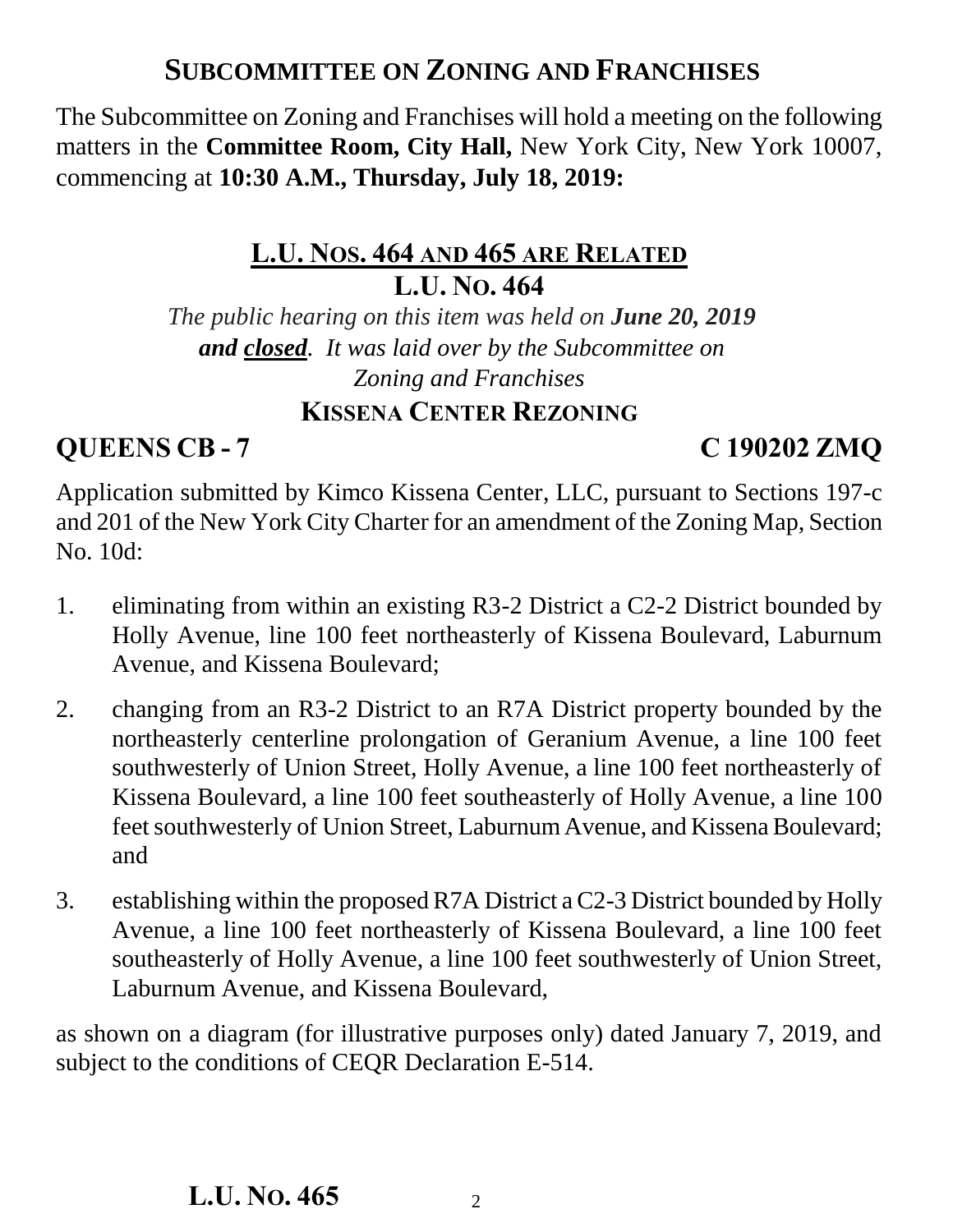#### *The public hearing on this item was held on June 20, 2019 and closed. It was laid over by the Subcommittee on Zoning and Franchises* **KISSENA CENTER REZONING**

## **QUEENS CB - 7 N 190203 ZRQ**

Application submitted by Kimco Kissena Center, LLC, pursuant to Section 201 of the New York City Charter, for an amendment of the Zoning Resolution of the City of New York, modifying Appendix F for the purpose of establishing a Mandatory Inclusionary Housing area, Borough of Queens, Community District 7.

Matter underlined is new, to be added; Matter struck out is to be deleted: Matter within  $# #$  is defined in Section 12-10; \* \* \* indicates where unchanged text appears in the Zoning Resolution.

\* \* \*

**APPENDIX F Inclusionary Housing Designated Areas and Mandatory Inclusionary Housing Areas**

\* \* \*

**QUEENS**

\* \* \*

**Queens Community District 7**

\* \* \*

Map 3 - [date of adoption]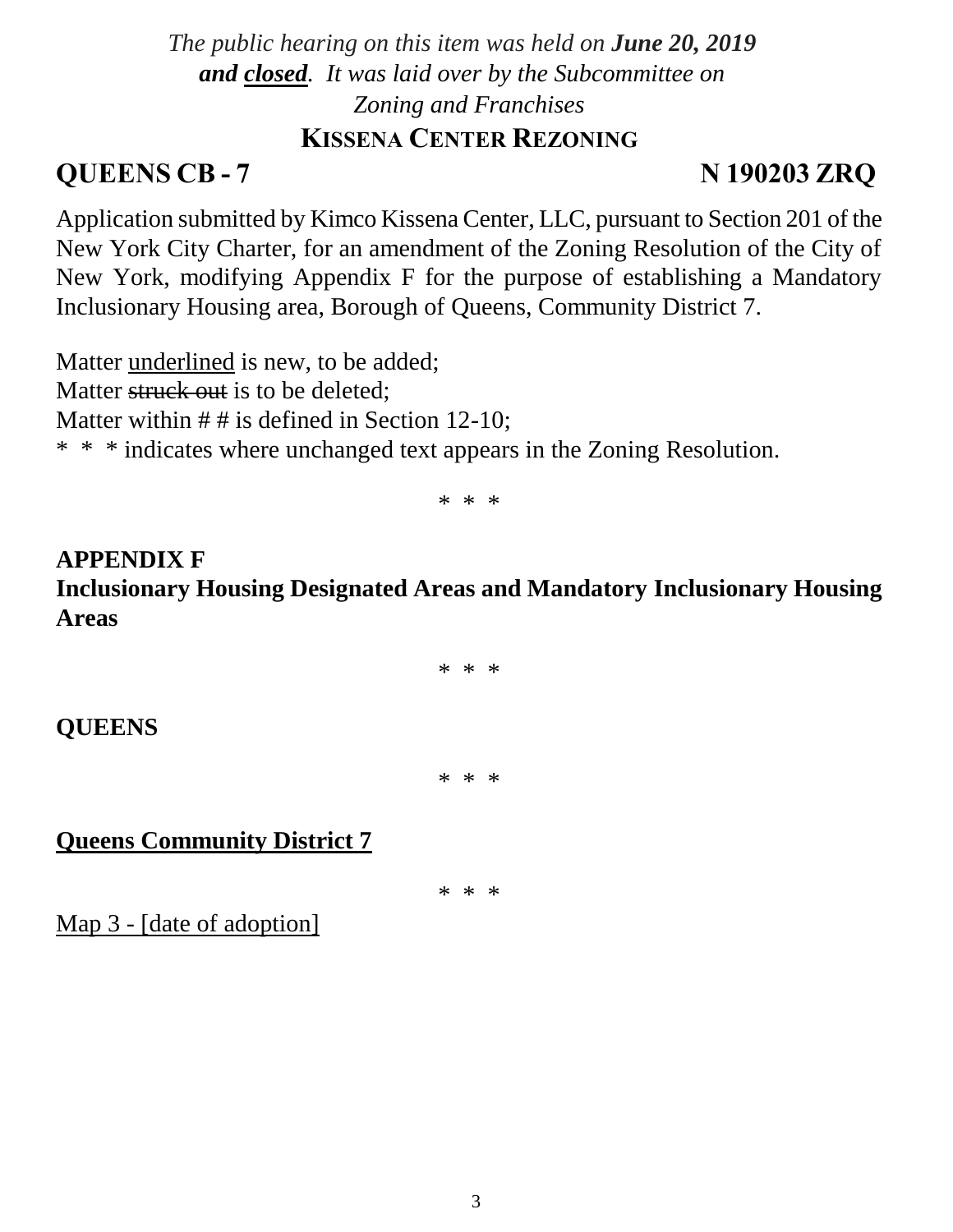#### [PROPOSED MAP]





Mandatory Inclusionary Housing Program Area see Section 23-154(d)(3)

Area 3 - [date of adoption] MIH Program Option 2

#### Portion of Community District 7, Queens

 $\star$ 

#### **L.U. NO. 466**

*The public hearing on this item was held on June 20, 2019 and closed. It was laid over by the Subcommittee on Zoning and Franchises* **515 WEST 18TH STREET GARAGE**

**MANHATTAN CB - 4 C 190213 ZSM**

Application submitted by 18<sup>th</sup> Highline Associates, L.L.C., pursuant to Sections 197-c and 201 of the New York City Charter, for the grant of special permits pursuant to Section 13-45 (Special Permits for additional parking spaces) and Section 13-451

an attended accessory parking garage with<sub>4</sub>a maximum capacity of 180 spaces on (Additional parking spaces for residential growth) of the Zoning Resolution to allow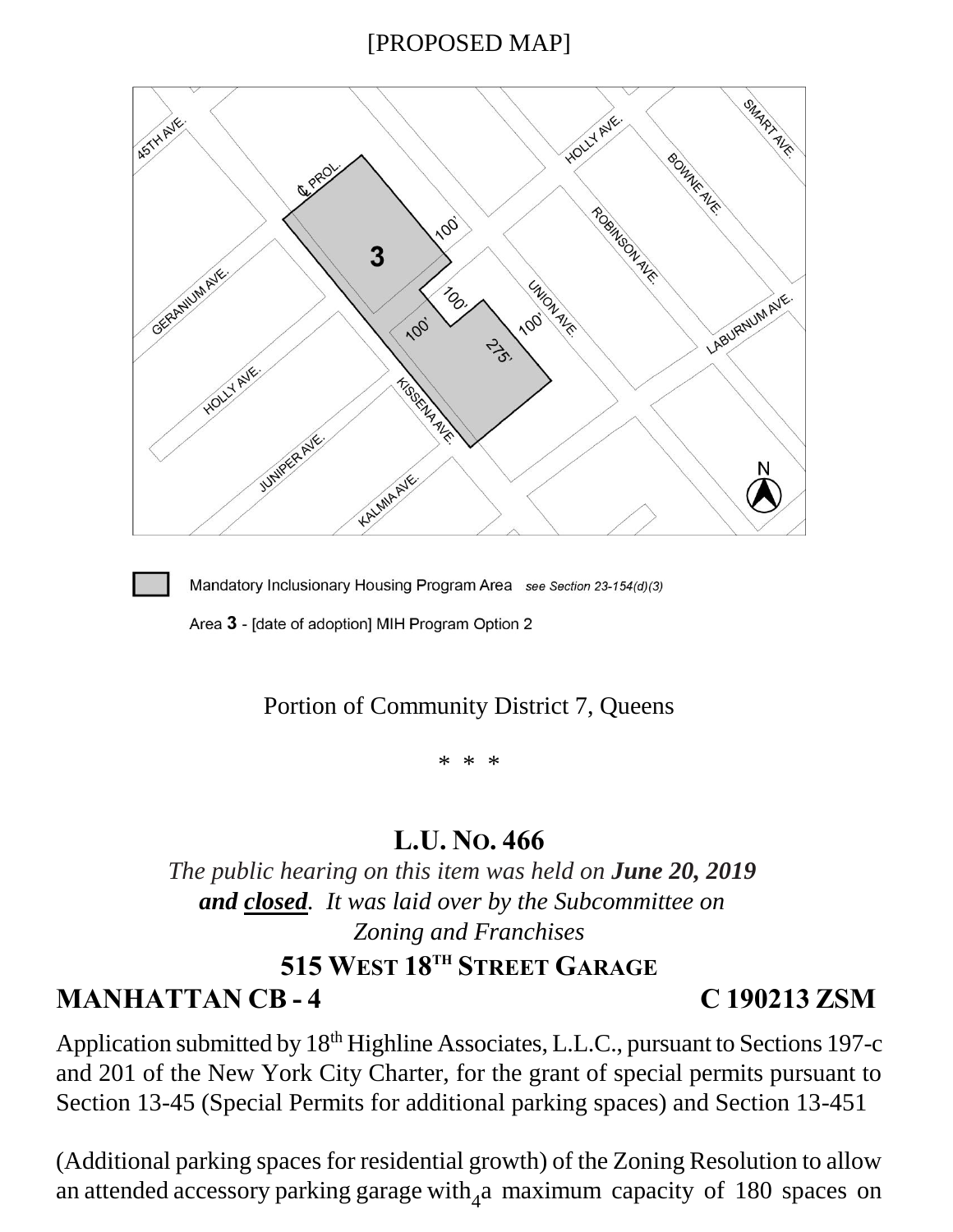portions of the ground floor and cellar of a proposed mixed-use building on property located at 515 West 18<sup>th</sup> Street (Block 690, Lots 12, 20, 29, 40, 54 and 1001-1026), in C6-2 and C6-3 Districts, within the Special West Chelsea District, Borough of Manhattan, Community District 4. \*

 $*197-d (b)(2)$  eligible

1. The property that is the subject of this application (C 190213 ZSM) shall be developed in size and arrangement substantially in accordance with the dimensions, specifications and zoning computations indicated on the following approved plan, prepared by Philip Habib & Associates, filed with this application and incorporated in this resolution:

| Drawing No. | Title                     | <b>Last Date Revised</b> |
|-------------|---------------------------|--------------------------|
| $1$ OF 2    | Ground Level/Site Plan    | 9/28/2018                |
| $'2$ OF 2   | Cellar Level Parking Plan | 5/28/2019                |

- 2. Such development shall conform to all applicable provisions of the Zoning Resolution, except for the modifications specifically granted in this resolution and shown on the plans listed above which have been filed with this application. All zoning computations are subject to verification and approval by the New York City Department of Buildings.
- 3. Such development shall conform to all applicable laws and regulations relating to its construction, operation and maintenance.
- 4. All leases, subleases, or other agreements for use or occupancy of space at the subject property shall give actual notice of this special permit to the lessee, sublessee or occupant.
- 5. Upon failure of any party having any right, title or interest in the property that is the subject of this application, or the failure of any heir, successor, assign, or legal representative of such party, to observe any of the covenants, restrictions, agreements, terms or conditions of this resolution whose provisions shall constitute conditions of the special permit hereby granted, the City Planning Commission may, without the consent of any other party, revoke any portion of

any other agency of government, or any private person or entity. Any such or all of said special permit. Such power of revocation shall be in addition to and not limited to any other powers of the City Planning Commission, or of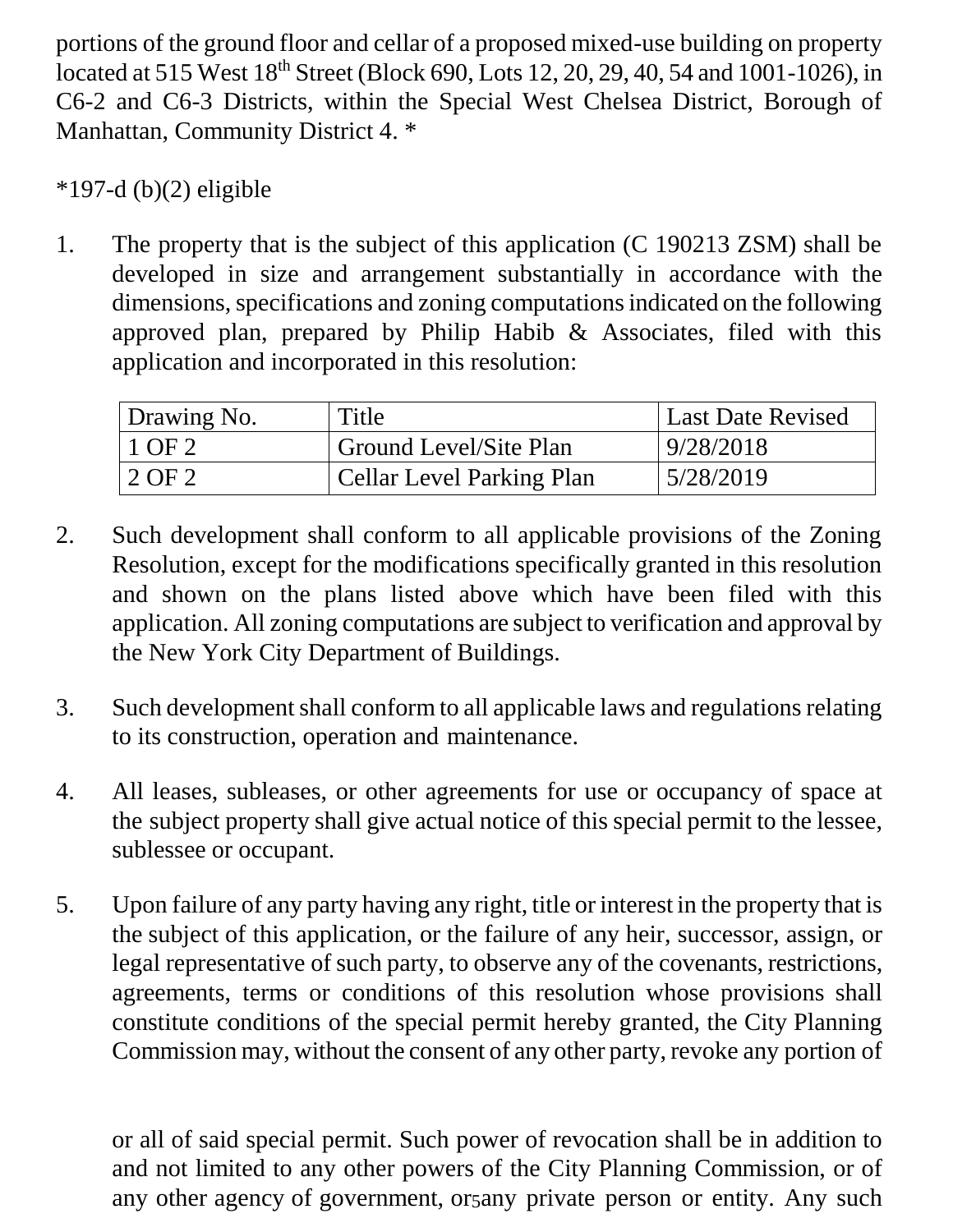failure as stated above, or any alteration in the development that is the subject of this application that departs from any of the conditions listed above, is grounds for the City Planning Commission or the City Council, as applicable, to disapprove any application for modification, cancellation or amendment of the special permit hereby granted.

6. Neither the City of New York nor its employees or agents shall have any liability for money damages by reason of the city's or such employee's or agent's failure to act in accordance with the provisions of this special permit.

## **AGENDA OF THE LAND USE COMMITTEE**

The Land Use Committee will hold a meeting in the **Committee Room, City Hall,**  New York City, New York 10007, commencing at **11:00 A.M., Thursday, July 18, 2019**, to consider some items reported out of the Subcommittees at the meetings held on July 16, 2019 and July 18, 2019, and conduct such other business as may be necessary:

## **L.U. NOS. 464 AND 465 ARE RELATED L.U. NO. 464 KISSENA CENTER REZONING**

## **QUEENS CB - 7 C 190202 ZMQ**

Application submitted by Kimco Kissena Center, LLC, pursuant to Sections 197-c and 201 of the New York City Charter for an amendment of the Zoning Map, Section No. 10d:

1. eliminating from within an existing R3-2 District a C2-2 District bounded by Holly Avenue, line 100 feet northeasterly of Kissena Boulevard, Laburnum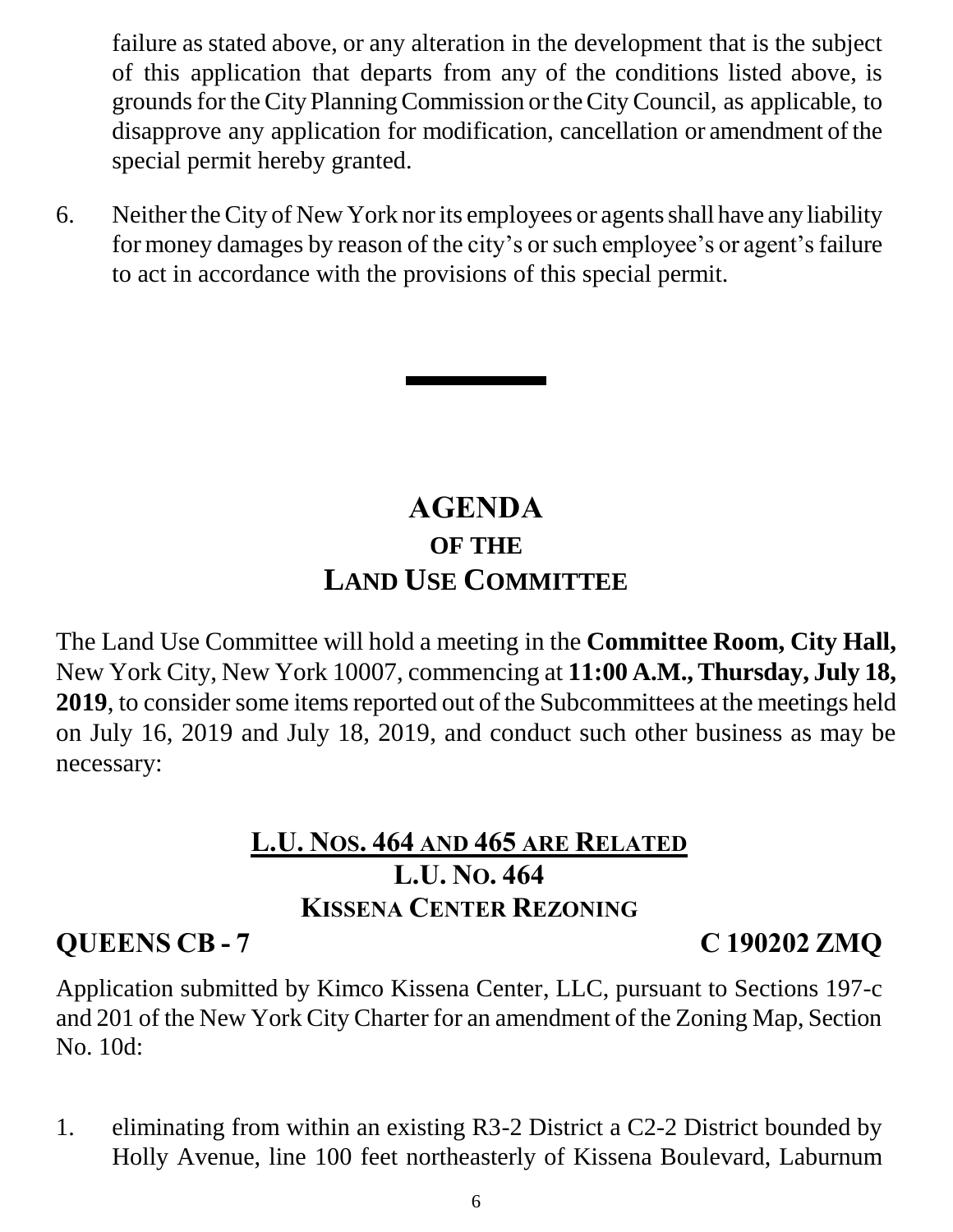Avenue, and Kissena Boulevard;

- 2. changing from an R3-2 District to an R7A District property bounded by the northeasterly centerline prolongation of Geranium Avenue, a line 100 feet southwesterly of Union Street, Holly Avenue, a line 100 feet northeasterly of Kissena Boulevard, a line 100 feet southeasterly of Holly Avenue, a line 100 feet southwesterly of Union Street, Laburnum Avenue, and Kissena Boulevard; and
- 3. establishing within the proposed R7A District a C2-3 District bounded by Holly Avenue, a line 100 feet northeasterly of Kissena Boulevard, a line 100 feet southeasterly of Holly Avenue, a line 100 feet southwesterly of Union Street, Laburnum Avenue, and Kissena Boulevard,

as shown on a diagram (for illustrative purposes only) dated January 7, 2019, and subject to the conditions of CEQR Declaration E-514.

## **L.U. NO. 465 KISSENA CENTER REZONING**

**QUEENS CB - 7 N 190203 ZRQ**

Application submitted by Kimco Kissena Center, LLC, pursuant to Section 201 of the New York City Charter, for an amendment of the Zoning Resolution of the City of New York, modifying Appendix F for the purpose of establishing a Mandatory Inclusionary Housing area, Borough of Queens, Community District 7.

#### **L.U. NO. 466 515 WEST 18TH STREET GARAGE MANHATTAN CB - 4 C 190213 ZSM**

Application submitted by 18<sup>th</sup> Highline Associates, L.L.C., pursuant to Sections 197-c and 201 of the New York City Charter, for the grant of special permits pursuant to Section 13-45 (Special Permits for additional parking spaces) and Section 13-451 (Additional parking spaces for residential growth) of the Zoning Resolution to allow an attended accessory parking garage with a maximum capacity of 180 spaces on portions of the ground floor and cellar of a proposed mixed-use building on property located at 515 West 18<sup>th</sup> Street (Block 690, Lots 12, 20, 29, 40, 54 and 1001-1026), in C6-2 and C6-3 Districts, within the Special West Chelsea District, Borough of Manhattan, Community District 4.

#### 7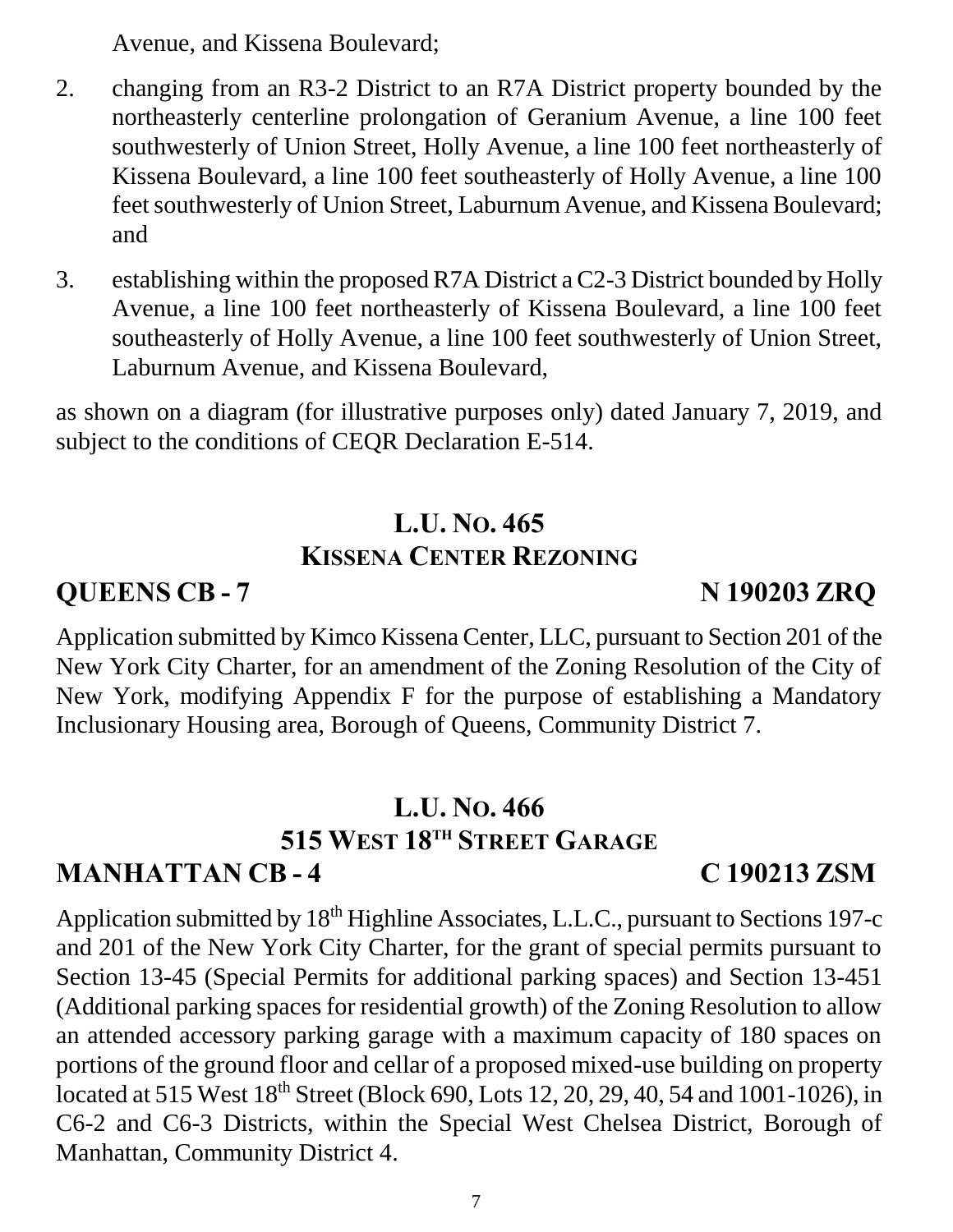### **L.U. NOS. 467 AND 468 ARE RELATED L.U. 467 784 COURTLANDT AVENUE**

## **BRONX CB - 1 C 190292 HUX**

Application submitted by the Department of Housing Preservation and Development (HPD) pursuant to Section 505 of Article 15 of the General Municipal (Urban Renewal) Law of New York State and Section 197-c of the New York City Charter, for the fourth amendment to the Melrose Commons Urban Renewal Plan for the Melrose Commons Urban Renewal Area.

## **L.U. NO. 468**

## **784 COURTLANDT AVENUE**

## **BRONX CB - 1 C 190293 HAX**

Application submitted by the Department of Housing Preservation and Development (HPD)

- 1) pursuant to Article 16 of the General Municipal Law of New York State for:
	- a) the designation of property located at  $359$  East  $157<sup>th</sup>$  Street and 784 Courtlandt Avenue (Block 2404, Lots 1 and 2) as an Urban Development Action Area; and
	- b) an Urban Development Action Area Project for such area; and
- 2) pursuant to Section 197-c of the New York City Charter for the disposition of such property to a developer to be selected by HPD;

to facilitate development of a building containing approximately 20 affordable housing units, retail and community facility space.

## **L.U. NO. 469 38-01 23rd Avenue Rezoning**

**QUEENS CB - 1 C 180315 ZMQ**